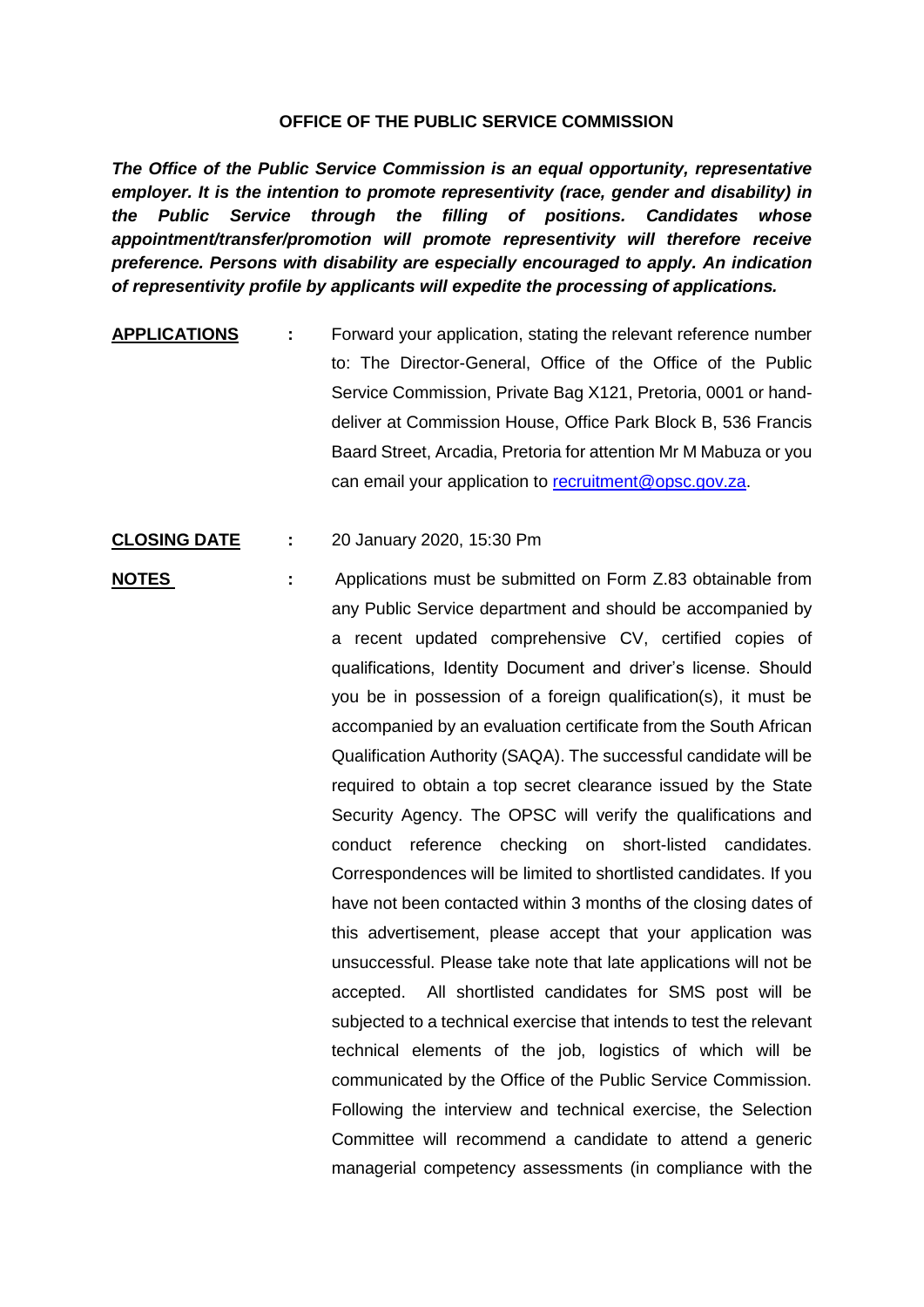DPSA Directive on the competency based assessments). The competency will be testing generic managerial competencies using the mandated DPSA SMS competency assessment tools. *Note: The Employment Equity targets for this post is African male and African or Coloured female category or people with disability. Candidates of designated groups are encouraged to apply.*

## **POST : PROVINCIAL DIRECTOR: FREE STATE REF NO: PD/FS/11/2019**

**SALARY :** All-inclusive remuneration package of R1 057 326 per annum. The package includes a basic salary (70% of package), State's contribution to the Government Employees Pension Fund ((13% of basic salary) and a flexible portion of 30% that may be structured in terms of applicable rules. The successful candidate will be required to enter into a performance agreement within three months after assumption of duty.

## **CENTRE : PROVINCIAL OFFICE: FREE STATE**

**REQUIREMENTS :** Ideal candidate's profile: The successful candidate must have an appropriate recognized Bachelor's Degree or equivalent qualification (NQF level 7) in the field of Human Resources, Public Management/Administration, Law or Social Sciences ● Five (5) years' relevant experience in a middle/senior management post ● Knowledge and experience in the application of the provisions of the relevant legislation and regulations that govern the Public Service ● Proficiency in collecting and analyzing data on public service performance indicators ● Ability to analyze, summarize and comment on current debates in public administration ● Ability to plan and coordinate activities at executive level ● Appropriate experience in project management ● Strategic understanding and knowledge of the application of the Constitutional Values and Principles (CVPs) as contained in Section 195 ● A firm grasp on matters of service delivery, ethics and integrity; as well as leadership and human resources practices. An understanding of how current public administration management and operational